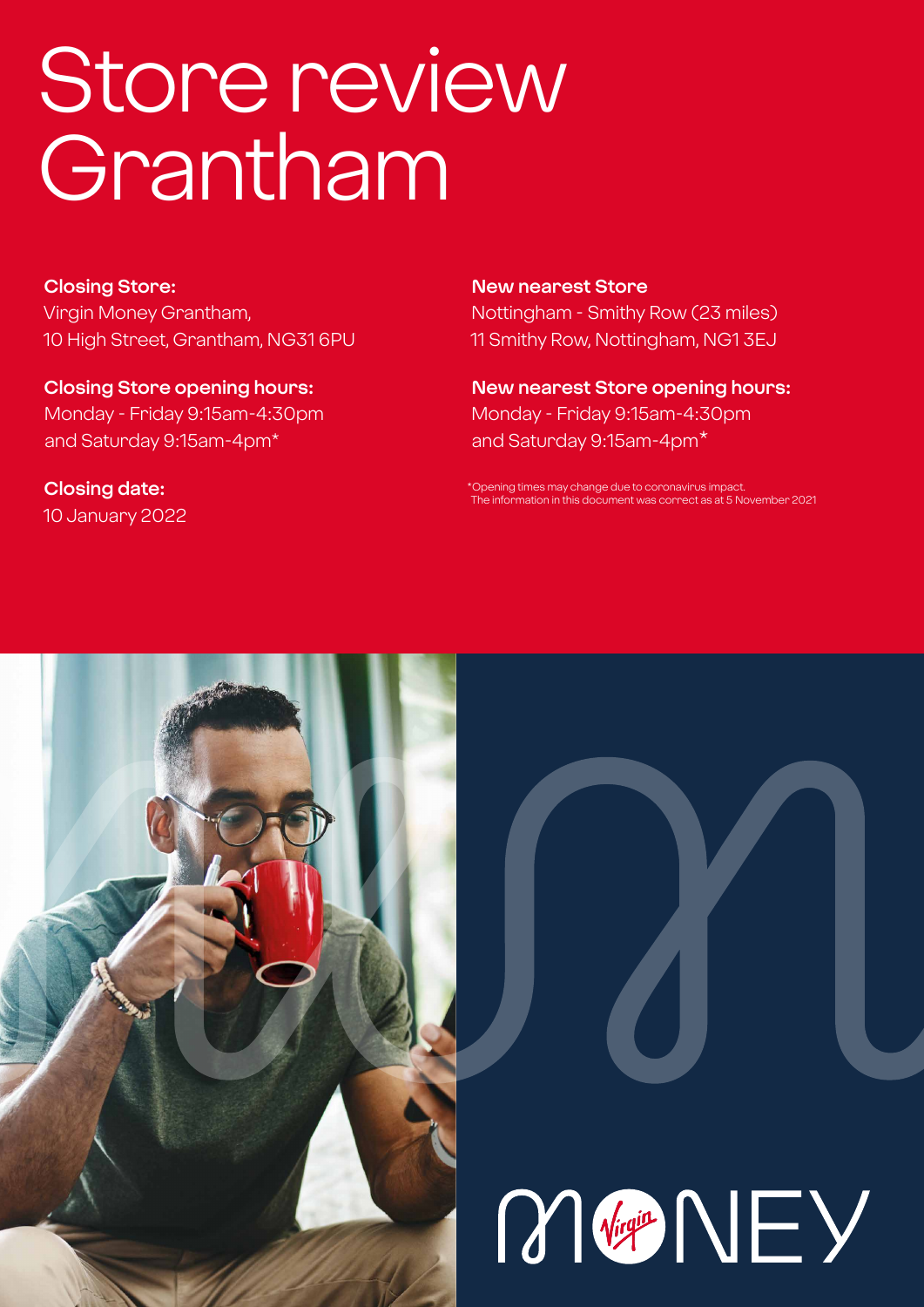# Summary of discussions

This Store review shares the outcome of discussions following the closure announcement for Grantham Store. It also contains our contact information if you have any questions or need help before or after the Store closes.

Since the closure announcement, we've been speaking to customers and local stakeholders to find out how we can limit the effects of this closure as much as possible. This has included reaching out to vulnerable and potentially vulnerable customers to offer additional support.

### Why we're closing your Store

More and more customers are taking advantage of our digital services and only visiting Stores when they want to discuss a significant life event. Between April 2019 and July 2021 we've seen digital registrations increase from 48.7% to 57.6% across our personal customers, and daily internet banking and mobile app logins are up 66%.

It's important to balance investment in digital services with making sure our Store network continues to meet the needs of our customers. This means that we've made the difficult decision to close a number of Stores.

This decision has been reached after considerable thought and analysis which includes input from local management.

Our Stores will continue to be a really important part of what we do and we've recently refreshed and revitalised them now that we're one Virgin Money brand.

### Just so you know

When we announced the Grantham Store was closing, we published an impact assessment. This provided more information on why we made the decision and ways in which customers could continue to make the most of our banking services. Head to **virginmoney.com/store-closures** or ask in Store to find out more.

# Feedback from customers and local stakeholders

### Customer feedback

Some customers have raised concerns over the closure of the Store. We've been speaking to them about their personal circumstances and providing information on ways to continue to bank with us. We're confident that the transfer of accounts to the new Store will be smooth and there are alternative ways to bank with us locally or by using our digital services. These include:

- > Should a customer wish to use a Store for general advice or to discuss a product, Nottingham Smithy Row Store is 23 miles away and there are a further 3 Stores within 34 miles.
- > There are other ATMs in the area that are free to use.
- > Our mobile, internet and telephone banking facilities allow customers to do most day-to-day tasks, like balance checks, viewing transactions, transferring money between accounts, paying bills and cancelling / amending regular payments. Customers can even pay in a cheque on the go.
- > Customers are also able to use our mobile app to make external payments in a number of different ways and we're continuing to make our digital banking services bigger and better.
- > The local full service Post Office is located nearby at 49-51 High Street and provides personal and business customers with an alternative way to do their day-to-day banking transactions, such as cash withdrawals and paying in cash and cheques. Head to **www.postoffice.co.uk/branch-finder** to find other Post Office locations.
- > Customers can get all the information about our products and services, or raise any concerns by calling us on **0800 121 7365**. Our opening times are 7am to 9pm Monday to Saturday and 10am to 5pm on Sundays.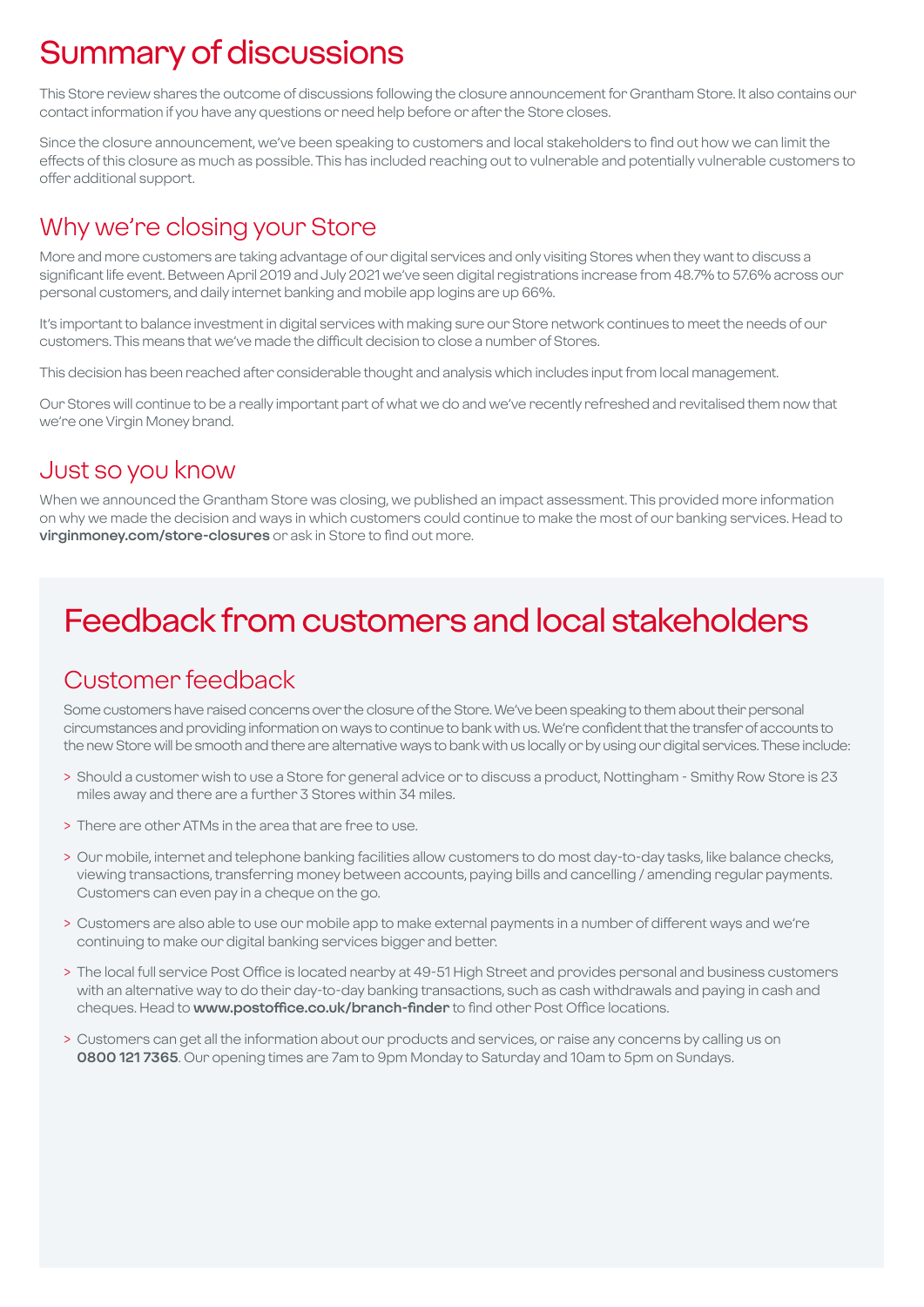### Stakeholder & community feedback

On 8 October 2021, one of our team visited the local Post Office Manager to ensure they are aware of our Store closure. They shared information on our customers needs and the services the Post Office offer. This was a beneficial visit for both parties so that they could share information and support our customers.

We have also been in touch with a number of local businesses to ensure they know all their options for future banking, to best meet their needs.

Our Store Manager has also contacted the local Citizens Advice Bureau to make sure they are aware of our Store closure and have all the information they need to support our mutual customers.

### Engagement with customers and local stakeholders

| <b>Stakeholders</b>               | <b>Engagement activities</b>      | <b>Additional notes</b>                                                                                                                                                                                                                                                                                                                                                   |
|-----------------------------------|-----------------------------------|---------------------------------------------------------------------------------------------------------------------------------------------------------------------------------------------------------------------------------------------------------------------------------------------------------------------------------------------------------------------------|
| <b>Customers</b>                  | Store posters and leaflets        | Live from 30 September 2021.                                                                                                                                                                                                                                                                                                                                              |
|                                   | Closure details on our<br>website | Available at virginmoney.com/store-closures                                                                                                                                                                                                                                                                                                                               |
|                                   | External media                    | Announcement issued to national and local media outlets.                                                                                                                                                                                                                                                                                                                  |
|                                   | <b>Direct mailing</b>             | A letter, 24-hour banking leaflet and Post Office services leaflet sent<br>on 29 September 2021. This was issued to all Store customers and<br>customers regularly using the Store.                                                                                                                                                                                       |
|                                   |                                   | The mailing included info on the Store closure and how to access<br>all the other ways to bank. This provided customers with a minimum<br>12 weeks' notice in line with the UK Finance Access to Banking<br>Standard and Financial Conduct Authority (FCA) Guidance.                                                                                                      |
|                                   | Customer contact                  | We're contacting known vulnerable and potentially vulnerable<br>customers, to see what we can do to support their banking<br>needs after the closure. We'll talk to them about their personal<br>circumstances and ways we can help. This may include arranging a<br>meeting with the nearest Store Manager or walking the route to the<br>nearest Post Office with them. |
|                                   |                                   | All customers can attend digital banking sessions either in Store, at<br>a local library or carried out remotely when requested. The Store<br>digital banking sessions are scheduled for 5 and 29 November 2021.<br>Corporate Structured Finance and Commercial and Private<br>Relationship Managers will talk to their customers about the closure                       |
|                                   |                                   | and make sure they have support in place to meet their banking<br>requirements (e.g. we may be able to set up a cash delivery service<br>for some of our Business customers).                                                                                                                                                                                             |
| <b>Customer support</b><br>groups | Email                             | Email sent to local Citizens Advice Bureau on 30 September 2021.<br>Email sent to local Chamber of Commerce on 30 September 2021.<br>Email sent to Age UK local group, RNIB and FSB regional team on 30<br>September 2021.                                                                                                                                                |
| <b>Politicians</b>                | Email / letter                    | Email issued to local MP 29 September 2021 and local Councillors<br>30 September 2021.                                                                                                                                                                                                                                                                                    |
| Post Office                       | <b>Meetings</b>                   | Following discussions of the closure with the Post Office, they're<br>contacting the nearest three Post Office branches to each closing<br>Store. This is to make sure they're aware of the closure and supplied<br>with extra pay-in envelopes.                                                                                                                          |